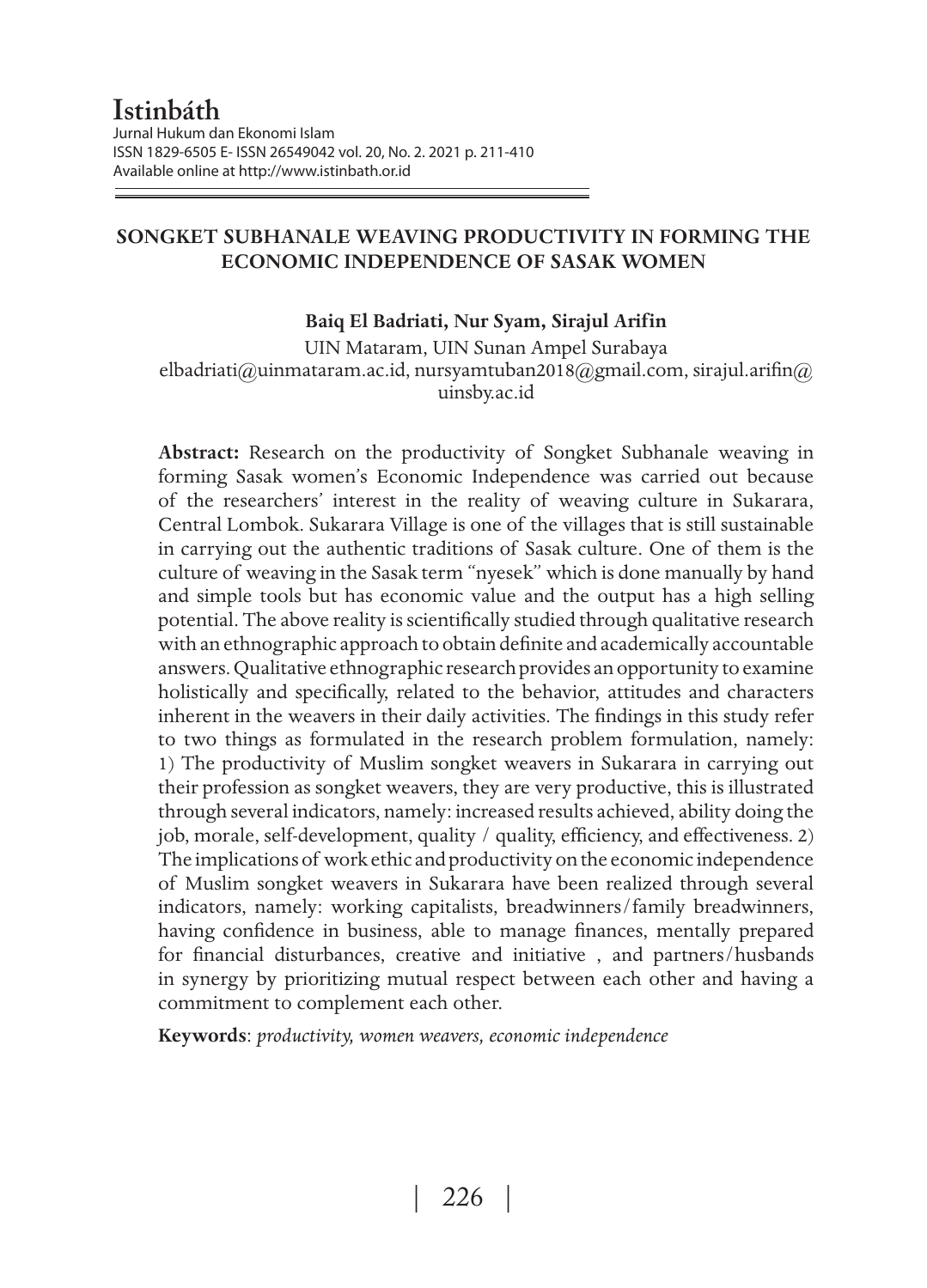### **A. Introduction**

The role of women productively in the industrial sector, both micro and macro, is always carried out in totality without neglecting their reproductive roles as wives and housewives and their social roles in society. The ability and independence of women in entrepreneurship and work always attracts public attention. Women are also referred to as drivers and drivers of the world economy. Therefore, women are currently synonymous with the term womenomi,<sup>1</sup> for the role of women as drivers of domestic and global economic growth which has been heavily influenced by their thoughts and actions. Globally, the role of women in the world economy continues to receive attention from various sectors. Therefore, women also always have a contribution to economic growth and development.

For example, Sasak women. they are strong and have always been at the forefront of social life, especially in the implementation of customs or cultural ceremonies. For example; The terms inen gawe, inen ragi and inan bale are attached to women of the Sasak tribe. Inen gawe is a term for a woman who coordinates all the needs of the event in the traditional celebration. Inen ragi is a term for a woman who has the ability to mix ragi or herbs and spices for cooking needs in traditional begawe events (wedding parties). The formation of social structures in people's lives is strongly influenced by their own culture. Therefore, the development factor of society is sometimes determined by the advancement and retreat of culture or tradition in its socio-cultural environment.

The deep-rooted cultural traditions can be seen in the female Songket weavers in Sukarara who have taken up this work as a cultural heritage from their ancestors. From the productivity they do every day, it is interesting to observe the implications for the economic independence of the female songket weavers.

### **B. Research Method**

#### **1. Type of Research**

This study used a qualitative ethnographic approach, namely a studying culture, which studies the core knowledge and includes research techniques, ethnographic theory and descriptions of culture. The aim was to obtain details of people's lives regarding the value and meaning of local wisdom for local Songket weavers in a holistic context or 'a whole way of life'.

<sup>1</sup> Euis Amalia, Revitalisasi Makna Perjuangan Perempuan Untuk Ketahanan Ekonomi Keluarga dalam Menghadapi Covid-19. Artikel Perempuan dan Ekonomi, UIN Syarif Hidayatullah Jakarta, April 2020, 2.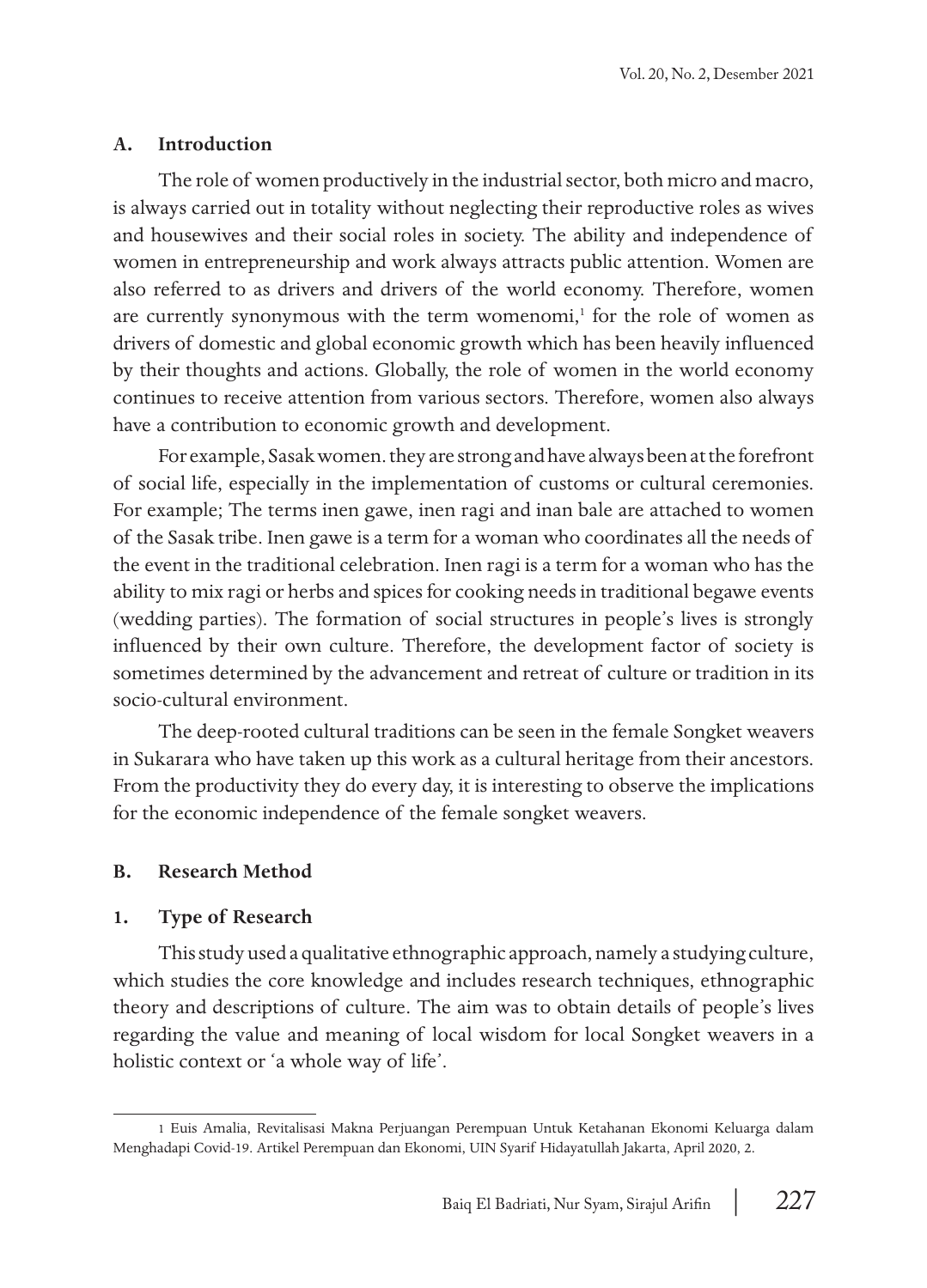## **2. Data Source**

Sources of data in this study were primary and secondary data sources. The source of data in this study was determined by the purposive method. The primary data source in this study came from key informants, namely the party who was the center of an activity in a particular entity. In this case, the key informants referred to were female Songket weavers with a total of 1,791 weavers. The key informants in this study ranged from 15-30 people. This number was determined based on the consideration that the typical informant was community-based (group) so that it was more homogeneous. In addition to primary data, this study also used secondary data to support primary data that the authors obtained from informants on the research subject. The secondary data referred to in this study were in the form of literature, texts, journals, articles, books, and some supporting information from the village government.

## **3. Data Collection Technique**

Data collection techniques will be carried out using the methods of observation, interviews and documentation.2

a. Observation

Observations<sup>3</sup> were carried out to collect data in this study using participatory observation techniques. This participation is carried out when analyzing an activity or productivity when weaving songket by looking at their enthusiasm and work ethic.

This analysis used descriptive ethnography, which is carried out continuously both in the field and outside the field. When carrying out participatory observation, the researcher recorded the informant's utterances, and compose the information repeatedly through affirming the informant's utterances and minimizing questions of meaning but rather on the benefits and uses.

b. In-depth interview

The interview method that will be used by the researcher is a structured and unstructured interview method. This interview method uses Indonesian and Sasak languages. This method was carried out by the researcher because it was possible for certain expressions to be expressed in the Sasak language. The results of the

<sup>2</sup> Moleong, Mentodologi Penelitian Kualitatif, 135.

<sup>3</sup> Observasi merupakan pengamatan dan pencatatan secara sistematis dari gejala-gejala yang ada terhadap suatu obyek penetlitian tersebut. Obsevasi dapat dijalankan dengan cara mengamati secara langsung dari sebuah kejadian atau peristiwa yang sedang diteliti, disamping peneliti juga dapat menganalisis atau memusatkan perhatiannya dalam suatu objek melalui indra (mata dan telinga). Moleong, Metodologi Penelitian Kualitatif, 176.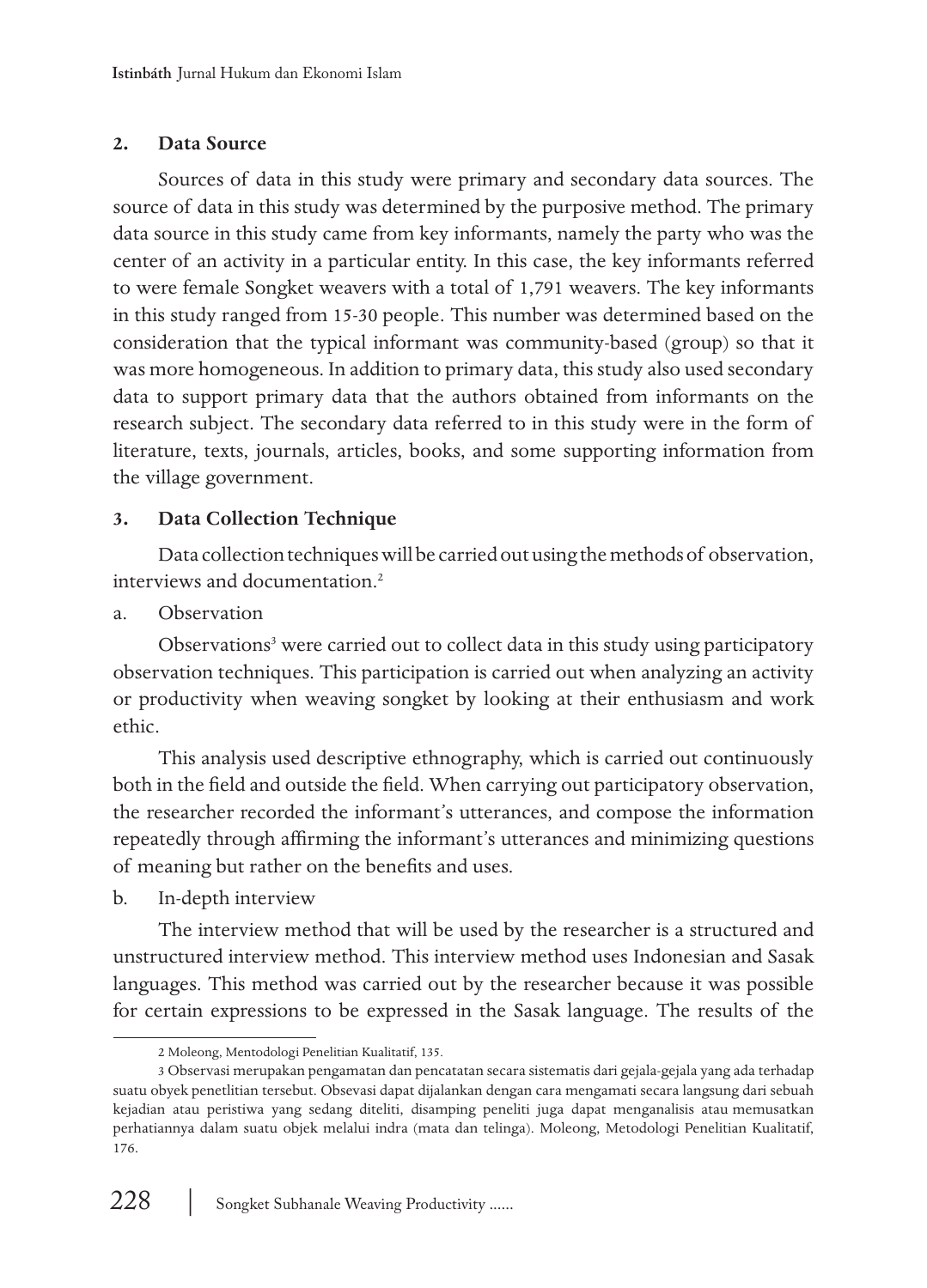interviews in Sasak language will later be translated into Indonesian to facilitate the researcher's analysis. The interviews in Indonesian were transcribed again. The interview guide in this study was adapted to the focus of the research. The interview process was carried out to informants who were directly related to this research. This interview will be carried out while the weaving activity is in progress and after the weaving is finished.<sup>4</sup>

#### c. Documentation

In this study, researchers are expected to obtain data on the working spirit of women weavers, materials needed by weavers, productivity and independence of weavers, weaving tools, including the number of weavers described in a structured manner, notes, personnel, condition of the weavers. and through the display of photos and so on. This documentation method is carried out to obtain data that has not been obtained through the method of observation and interviews as well as the relationship of data related to the title of this dissertation.<sup>5</sup> The data that have not been obtained through observation and interview methods as well as data linkages related to the title of this dissertation.

### d. Data Analysis Technique

The data analysis technique used descriptive qualitative methods in depth with ethnographic or ethnomethodological models in order to describe the characteristics or cultural typologies of the community contained in individuals or groups of people who are part of members of the cultural community.<sup>6</sup> In addition, researchers applied the concept of analysis<sup>7</sup> as before had been applied by Clifford Geertz<sup>8</sup> with his system that uses the for model and the of model, namely concepts that are carried out in a study of socio-cultural reality. This reality in part of will be interpreted so that it is easy to understand.

To note that this study uses the model of, namely by involving researchers directly and conducting emic observations. The direct involvement of researchers, in order to ask the informants as the object of this research with the intention

<sup>4</sup> Wawancara tersetruktur dapat digunakan sebagai teknik dalam pengumpulan data, pengumpulan data tersebut telah secara pasti dapat mengetahui tentang informan terhadap apa yang akan diperoleh. Dalam: Sugiyono, Metode Penelitian Manajemen Pendektatan: Kuantitatif, Kualitatif, Kombinasi (Mixed Methods), Penelitian Tindakan (Action Research), Pnenelitian Evaluasi (Bandung: Alfabeta, 2016), 386

<sup>5</sup> Haris Herdiansyah, Metodologi Pnelitian Kualitatif, 143.

<sup>6</sup> Fattah Hanurawan, Metode Penelitian Kualitatif Untuk Ilmu Psikologi, (Jakarta: RajaGrafindo Persada. 2016), 88.

<sup>7</sup> Menurut Bogdan dan Biklen, untuk melakukan analisis data, maka diperlukan cara untuk memperoleh, menyusunya dengan secara yang sistematis dengan diawali melalui transkrip hasil wawancara, dokumentasi, catatan lapangan hingga secara akumulatif mampu memberikan tambahan wawasan serta pemahaman peneliti atas temuannya. Lihat: Husaini Usman dan Purnomo Setiady Akbar, Metodologi Penelitian Sosial, 32.

<sup>8</sup> Suwardi Endraswara, Metodologi Penelitian Kebudyaan, 89.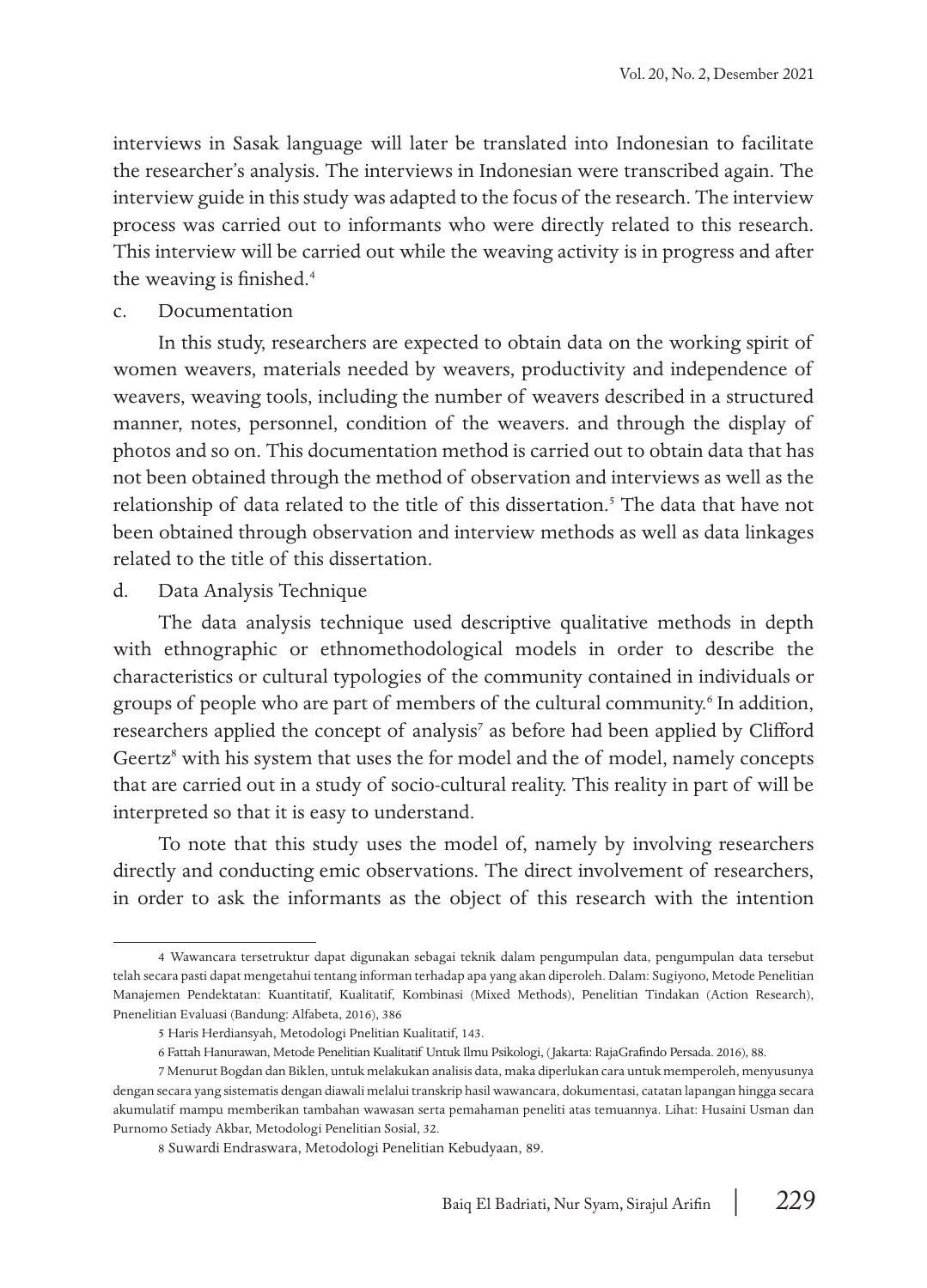of revealing the cultural system of the community through the good and quality culture of the work ethic of Muslim Songket weavers from their activities as songket weavers so as to build the economic independence of women weavers in the world of work entrepreneurship. Furthermore, the researchers returned to reflect on the informants about the activities and productivity of the community in order to form an intersubjective interpretation. In carrying out this interpretation, the researcher relates it to the theory that has been built in order to find the relevance of The Ethic and Spirit Capitalism theory to the work ethic of Sasak Muslim women in shaping women's economic independence as songket weavers in Sukarara universally.

In this analysis, the researcher did not interpret first since the emphsasis was in the data. However, if there is an interpretation, then it is the result of understanding the informant's interpretation of the activities or productivity he experiences. Through this analysis, then the work ethic and economic independence of Sasak Muslim women (study on Songket weavers in Central Lombok) emerged as the power of economics that made their spirit in trying and working even become a social reality in their socio-cultural life.

## **C. Result and Discussion**

## **1. Productivity of Muslimah Songket Weavers**

Muslimah Songket weavers in Sukarara have the ability to maintain and develop their quality of life through the traditional Songket weaving business. The work productivity of Muslim weavers is illustrated through their production on one sheet of cloth that can be produced for a week if done regularly. According to Baqir al Sadr, the underlying production activities can be classified into two aspects, first; The first is the objective aspect or scientific aspect that relates to the technical and economic side, which consists of the facilities used, the natural resources that are processed, and the work that is devoted to production activities. This objective aspect seeks to answer technical and economic efficiency problems related to the term The Three Fundamental Economic Problems which include what, how, and for mhom. The second is the subjective aspect, namely the aspect that consists of psychological motives, the goals to be achieved through learning production activities, and evaluation of production activities according to various conceptions of justice held.<sup>9</sup>

Going back to the productivity of Muslim songket weavers in Sukarara, Central Lombok, it must be acknowledged that they have been able to contribute significantly

<sup>9</sup> Nur Chamid, J ejak Langkah Sejarah Pemikiran Ekonomi Islam, (Yogyakarta: Pustaka Pelajar, 2010), 327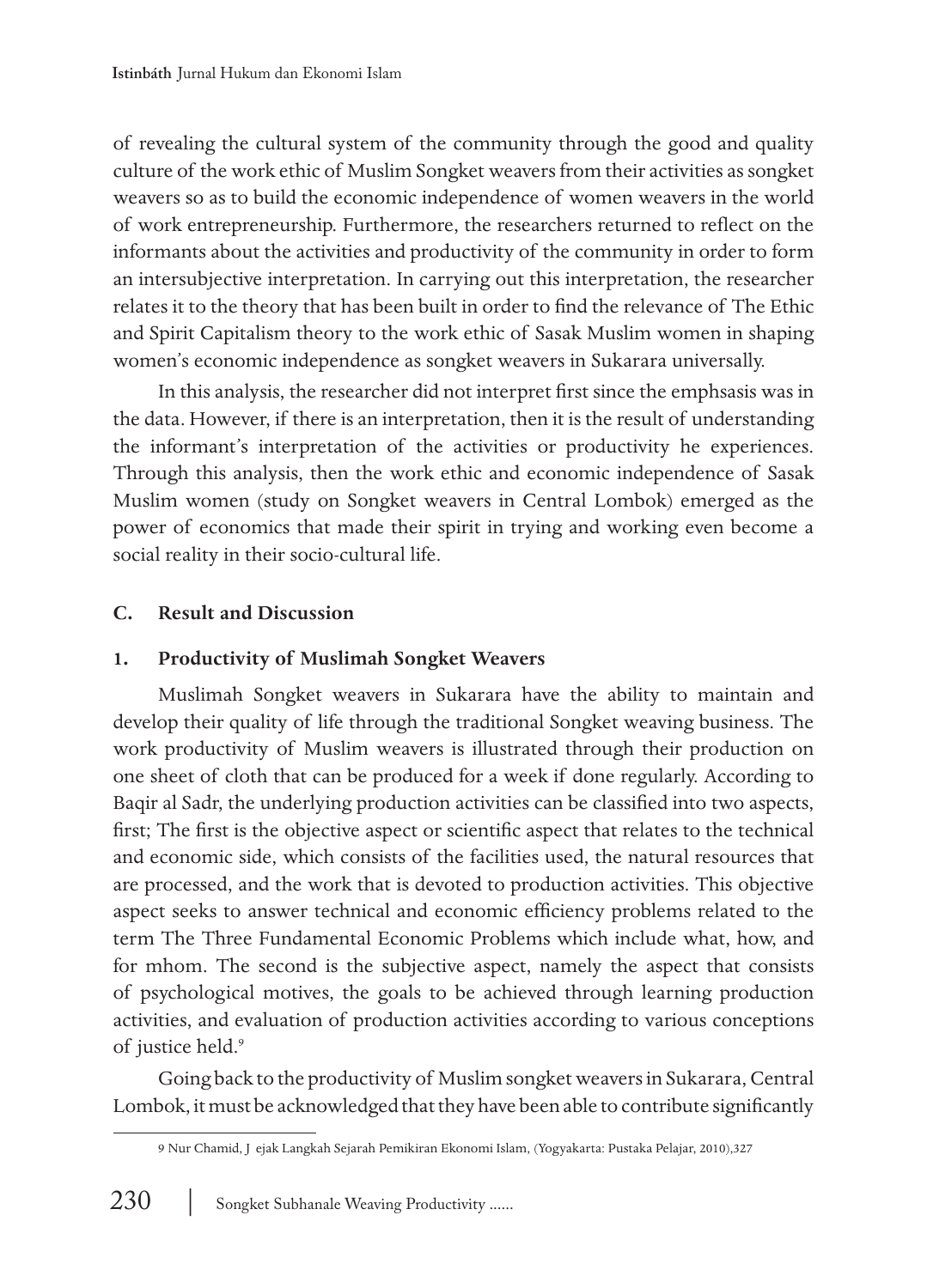in meeting the economic needs of their families. Although the contribution that can be given is sometimes very diverse, because this situation is influenced by the socioeconomic conditions of the household. In this case, work productivity must also be seen based on certain indicators, such as:<sup>10</sup> Productive, namely producing the use value of an item. In this context, Sukarare is famous for its "Sesekan" Songket woven fabric and the Sukarare women have made it part of their livelihood.

Productivity is the ratio of the quantity of output to the quantity of input.<sup>11</sup> A person's productivity can be said to be higher if the quantity of output exceeds the quantity of input. Conversely, a person's productivity will be said to be low if the quantity of input is greater than the quantity of output. High work productivity will show high performance capabilities as well. Productivity is referred to as a view of life and a mental attitude that always strives to improve the quality of life, namely; Today's quality of life must be better than yesterday's, and tomorrow's quality of life must be better than today's.

Efficient and effective work productivity is needed in achieving company goals. To measure work productivity, an indicator is needed, namely: a) Improving the results achieved. The result of production in the form of goods or services is something that is felt either by the person who does it or by other people who enjoy it. Because, the results achieved from a productivity must always be improved, b) Ability to carry out tasks. This ability is very dependent on skills and professionalism in work, c) Work spirit. The effort to do better is one indicator of productivity. This indicator can be seen from the work ethic and the results achieved today compared to the previous day, d) Self-devopment. The desire to always develop themselves in order to improve work abilities can be done by looking at the challenges and expectations of what will be faced.

The stronger the challenge, the absolute self-development must be done. In addition, the hope to be good in time will have an impact on the desire to improve abilities, e) Quality / quality. The quality of the product or service produced must always be maintained. Quality shows the quality of one's work. So improving quality to provide the best results will be very useful for employees and the company,  $f$ ) Efficiency is the ratio of the use of inputs (inputs) planned to the results realized in the production process, g) Effectiveness is a measure of the achievement of targets that exceed the plan.

The people of Sukarara Village, especially Sasak Muslim women, in carrying out their work as traditional Songket weavers can be sure that they are very productive

<sup>10</sup> Irving H. Siegel, Work ethic and productivity. The work ethic A critical analysis, 1983, 7. 11 Ibid., 27-42.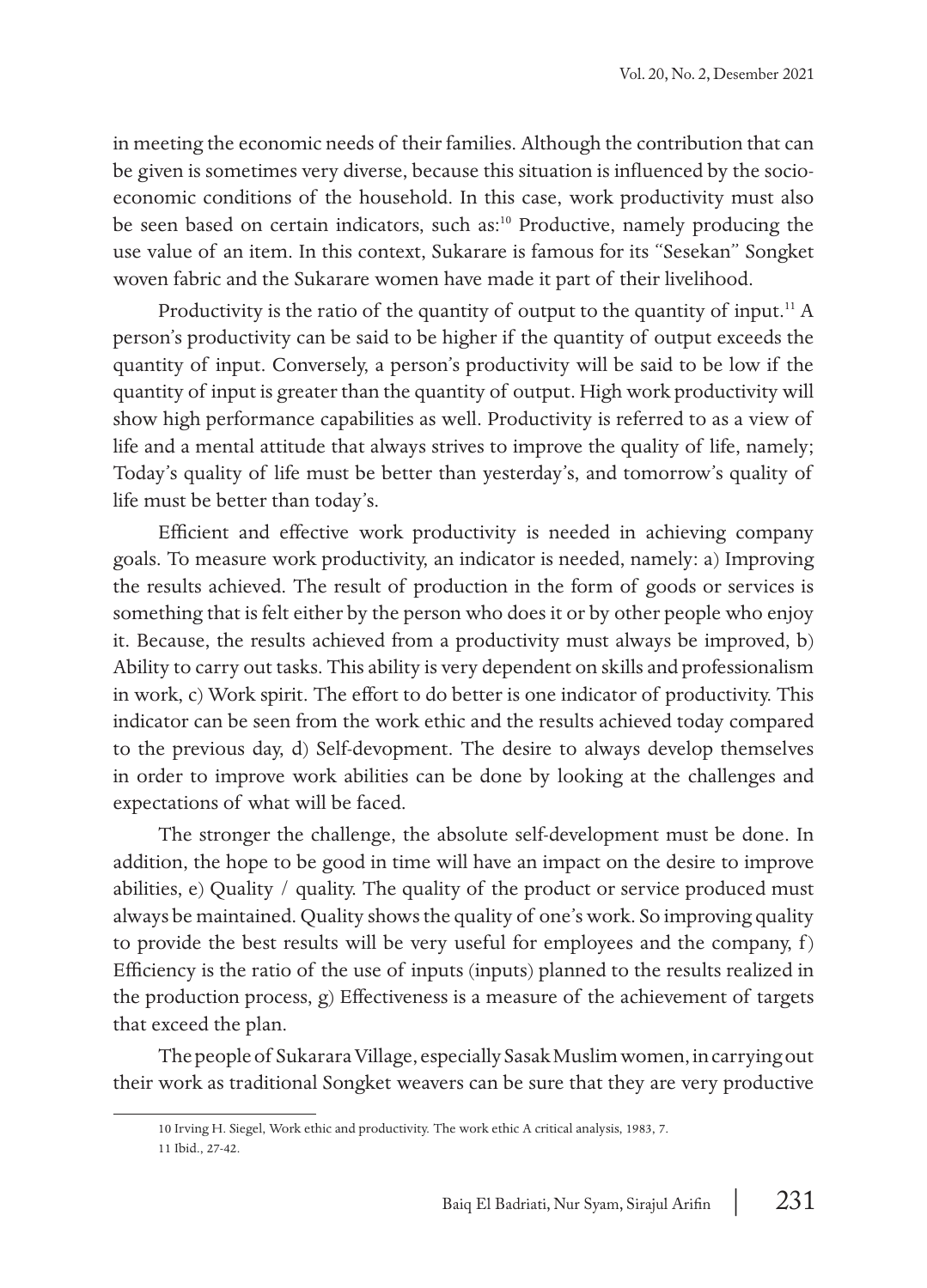and always have a future orientation for the better. This is marked by their working spirit where they always keeping their punctuality and how they really enjoy their work. In fact, they consider this work to be ingrained with the souls of their art and culture. Therefore, the Muslim community of songket weavers always loves their work as songket weavers even under any circumstances.

Women, in a global culture, are often accused of being a development burden because of their weak productivity values.12 The weak productivity of women is due to a cultural burden that positions women in the domestic sphere which is routine and boring.13 The domestic sphere as 'cultural work' is synonymous with unpaidable work. The polarization of the public and domestic spheres in the world of work is a cultural construction which was later patented academically in the distribution of work by Adam Smith. This is a consensus (community agreement), for hundreds of years to this day still leaves a lot of things both from the socio-cultural side, and conceptual-theoretical-academic. Women often carry a double burden (double borden) in self-actualization in society. The barriers of culture, politics, religion, and other binding values are barriers for women in self-actualization.

The above reality is the de etre reason for the presence of the modern women's resistance movement which coincided with the aufklaraung in France in 1776. The critical demand made by the European women's movement was to open up space for women in accessing the public sphere, the initial result of which was the recognition of women's voting rights in politics in England.14 This women's movement continues to infiltrate the academic area and produce several concepts about the existence of women in development.<sup>15</sup> Men and women are counted as equal resource assets in accelerating community development.<sup>16</sup> Therefore the concept of women and development (WAD), Gender and Development (GAD), and Gender Mainstreaming are often echoed in development politics discourse, religious sermons, and academic presentations to strengthen women's public participation in the context of accelerating development.<sup>17</sup> Of course, the above discourse is accompanied by other social criticisms and conflicts of interest in society with

<sup>12</sup> Amanda Ellis, Gender and Economic Growth in Tanzania, (Washington, World Bank; 2007). Anne Marie Goetz, 'Gender Justice Citizenship and Entitlement, dalam Maitrayee Mukhopadhyay and Navsharan Singh (ed)., Gender Justice Citizenship and Development (New Delhi, International Development Research Centre; 2007).

<sup>13</sup> Elizabeth Washbrook, "Explaining the Gender Division of Labour: The Role of the Gender Wage Gap," n.d., 89

<sup>14</sup> Elizabeth Martyn, The Women's Movement in the Post Colonial Indonesia, (New York, Routledge; 2005).

<sup>15</sup> Di Indonesia, dengan adanya gerakan perempuan ini bermunculan lembaga Pusat Studi Wanita yang kemudian berubah menjadi Pusat Studi Gender di berbagai lembaga pendidikan tinggi, kajian gender yangada di lembaga tersebut sesuai dengan perspektif keilmuan yang dikaji pada masing-masing perguruan tinggi. Gender dikaji dari berbagai perpektiff dan multi-approach.

<sup>16 &</sup>quot;Richard A. Lippa, Gender Nature and Nurture, (New Jersey, Lawrence Erlbaum Associates: 2005). 17 Janet Henshall Momsen, Gender and development, (London, Rotledge; 2004).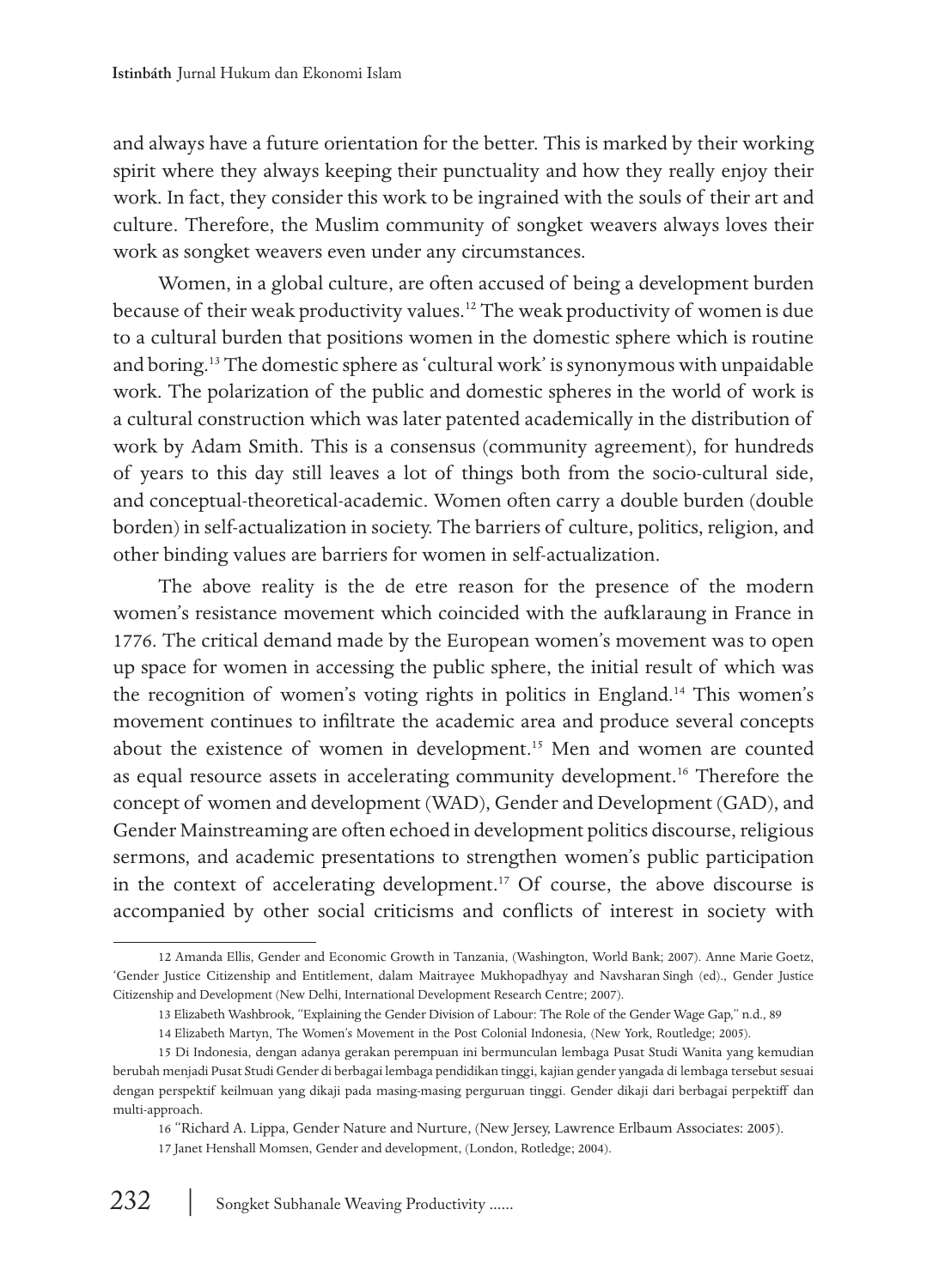their respective academic perspectives and scientific experiences. No doubt Muslim academics also gave their voices related to this women's academic discourse.

In the context above, Islamic historical records show that in principle there is no difference between men and women in terms of resources. The Islamic theological narrative also supports the equal rights of men and women before God and humans. This means that the substance of Karl Max's thesis which states that religion is a source of obstacles to development is something that needs to be reviewed, especially if it is associated with theoretical concepts that exist in Islamic economics. Fundamentally, the main values in Islamic economics are monotheism and justice. Justice in a broad sense; distribution of resources (human resources) that do not discriminate against race, ethnicity, and gender, distribution of power, and distribution of wealth, all of which are core issues in the study of Islamic economics. Not only sharia economics, the Indonesian economy has always voiced the concept of economic democracy based on the values of Pancasila, the estuary of which is justice.

In the context above, the Sukarara Muslim weaver is a potential resource which quantitatively counts a lot for a village, 1791 of the total population of 3628 people are actors and drivers of the community's economy. With a background of traditional Sasak culture and religious values (Islam) embraced by the community, women (muslimahs) Sukarara present the creativity of songket art which is the source of the family, community and regional economy of West Nusa Tenggara (NTB). At least, the presence of people to come to Lombok island today is one way to collect the best songket of the Sasak people. And the best songket of the Sasak community is produced by the Muslim woman Sukarara. It also shows that the resources women's economy is something that has substance and must be prioritized in economic development. There are some values that exist in women, which are not present in men that can be maximized in economic development.

## **2. Productivity Implications for the Economic Independence of Muslimah Songket Weavers**

From the obtained analysis of the data, the implications of productivity on the economic independence of Muslim songket weavers can be seen in several indicators, namely:

#### **a. Personal Working Capital**

The existence of Muslim songket weavers in Sukarara as independent Muslim women tend to prefer to work weaving with their own capital without depending on other parties. There are several basic reasons for them to choose not to be in debt,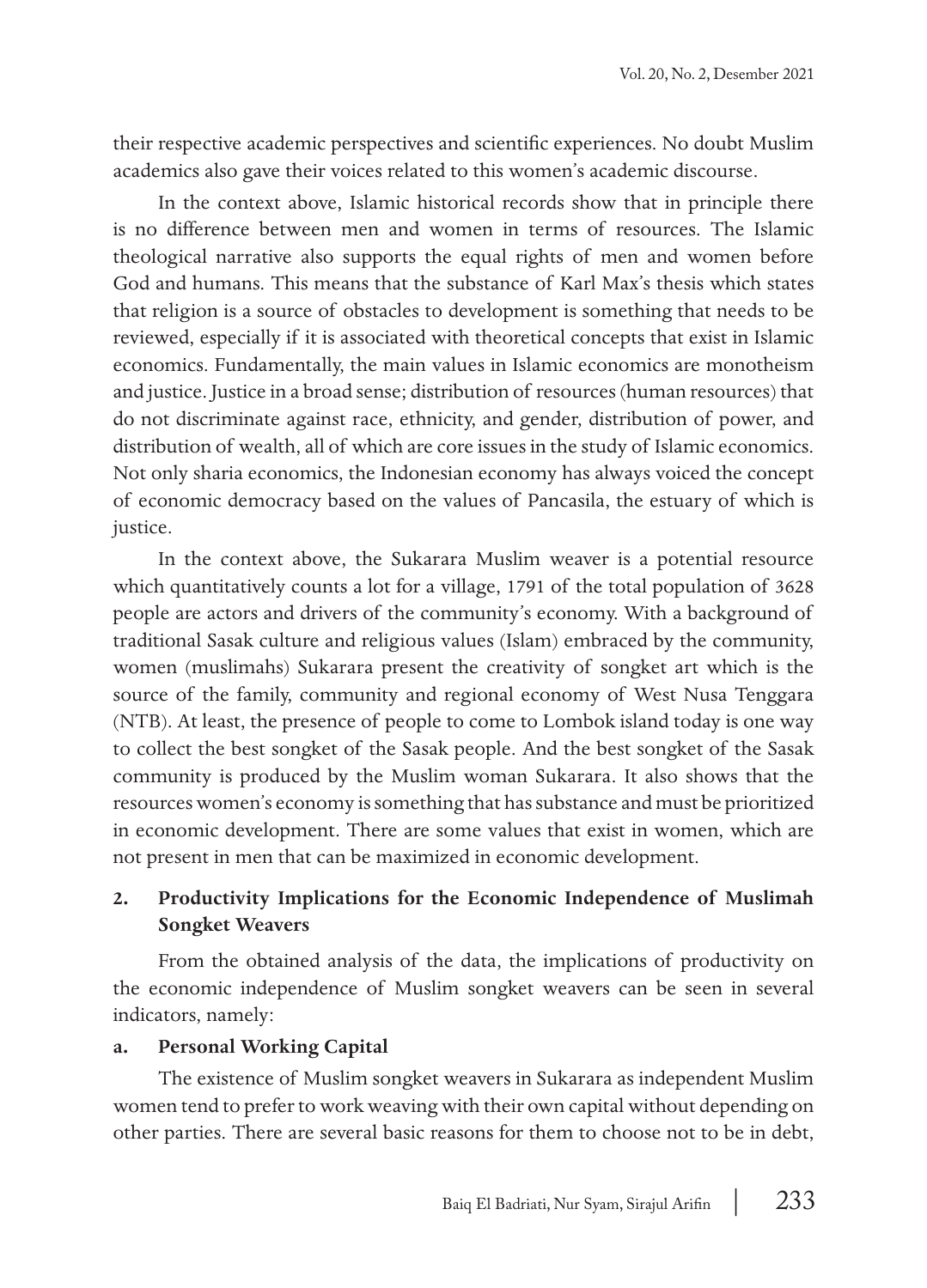including: not wanting to be in debt, worried that there is nothing to deposit, feeling anxious/worried about the debt, and not used to being in debt. So, they weave if there is capital, when there is no capital, the weaving activity stops for a while.

## **b. Have Confidence in Business**

The profiles of Muslim songket weavers as the object of this research are Muslim weavers who are diligent, patient, respecting time, etc. These characteristics are reflections of people who have confidence in their business. A person who has faith in business is usually not easily influenced in carrying out his business, both when the business or business is smooth or when it is in a quiet state.

The COVID-19 pandemic, which is currently still engulfing in various regions, is proof of the business confidence of these research informants. They did not waver with the situation, in fact they continued to weave in the midst of quiet tourist visits in the hope that this pandemic would soon pass and the situation and conditions would return to normal as before. As stated by the weavers, if they don't nyesek (waeving), life would feel empty and colorless for them, maybe this is because the long process they have gone through since they were born and they are used to weaving activities.

Weaving is not an easy and fast matter, but it takes a lot of time and the process requires precision and perseverance. The main reason they continue to do nyesek (weaving) is to fill their spare time, and the material or type of yarn they use is sometimes easily accessible.

# **c. Able to Manage Cash Flow**

In management, the financial results of the business carried out by Muslim Songket weavers in Sukarare are diligent people. This means that the cash flow from their business can be managed properly, which is not fully used as consumptive capital, but some of them are used for productive things in their business. They are able to calculate how much money should be used to meet their consumption needs and how much should be returned to capital. This is an indicator that in the economic aspect, Muslim songket weavers in Sukarara can be said to have been independent.

# **d. Mentally Ready for Financial Trouble**

The COVID-19 pandemic, which still haunts various lines of life, has had an impact on various sectors, including the Songket weaving business in Sukarara Village. The Muslim songket weavers in Sukarara really felt the impact of the outbreak which had implications for a drastic drop in sales turnover. However, in a situation like this, the mental aspects of Muslim songket weavers are still relatively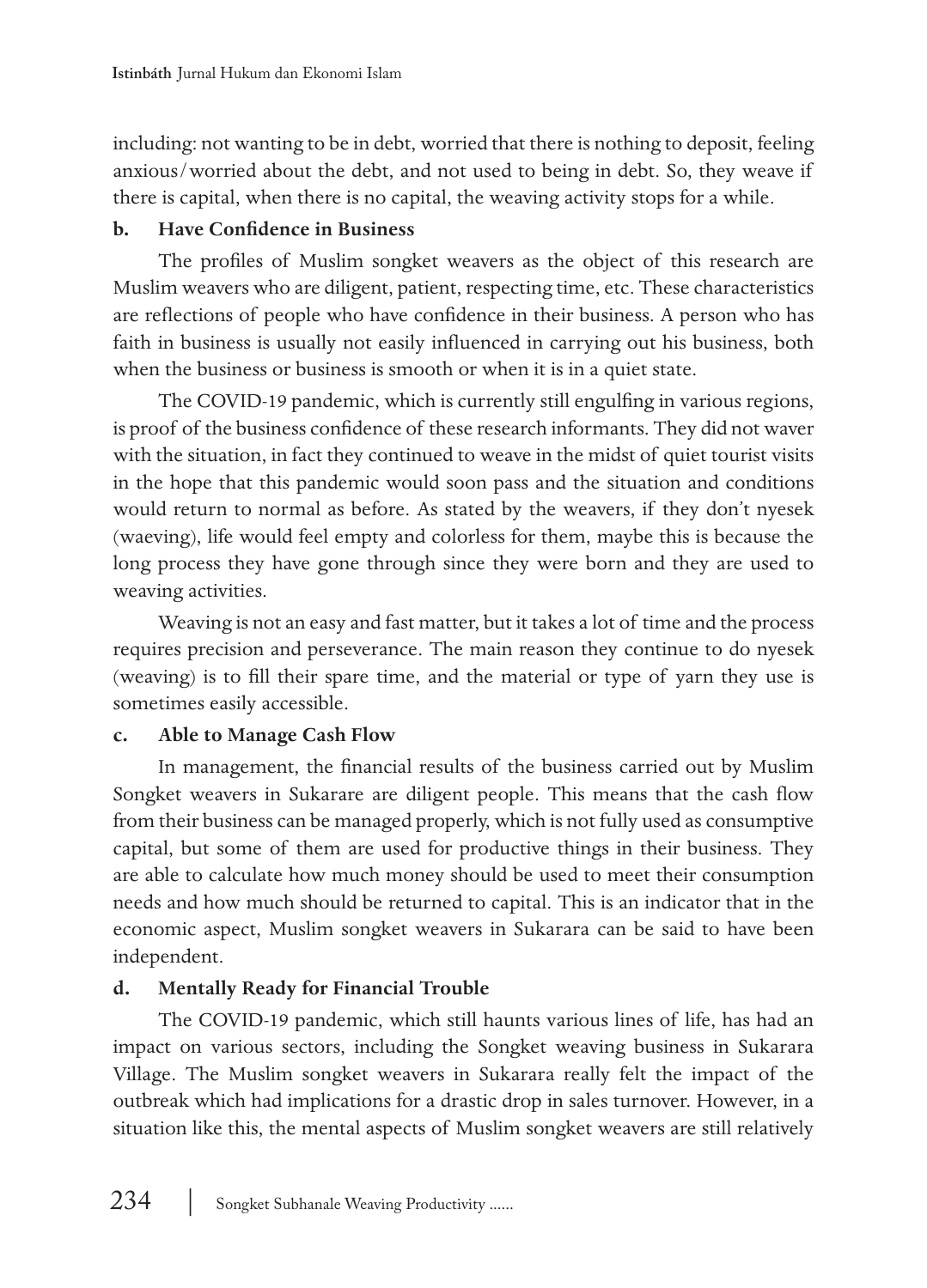intact, they still have a high work ethic in songket weaving. This is an indication of the economic independence of Muslim songket weavers in Sukarara Village.

#### **e. As The Breadwinner of the Family**

Muslim songket weavers who are members of the widow community (bebalu) are widows, be it widows who are divorced from their husbands or widows whose husbands died. Usually the Muslim women who are members of the widows / PEKKA community, some of them are weavers, motifers, and collectors.

Some of the characteristics of this group of widows are; supporting and helping each other in various needs for raw materials. In the process of weaving, they still do it personally, the results of the weaving production are sometimes handed over to the collectors as distributors or where the weaving raw materials are taken with a sales system that is deducted from the price of the weaving raw materials they have taken from the collectors and sometimes they sell them individually. The PEKKA group weavers have a high work ethic. This is marked by the existence of a work spirit that is embedded in them because there is a sense of compatriots, and also as the backbone of the family which then demands them to be more progressive in completing their weaving. Therefore, Muslim women weavers of this bebalu community tend to achieve faster results. They devote all their creativity and innovation in order to meet the needs in their lives. The implications of high morale will have an impact on the productivity/output produced.

#### **f. Creative and Initiative.**

Muslimah Songket weavers have the ability to think and act creatively and take their own initiative in generating new ideas. They can create several motifs or patterns that reflect Sasak cultural values. For example, they succeeded in making motifs/patterns including; Subhanale pattern, keker, pineapple, reed, komak flower, rang-rang, and even spices and several other subhanale motifs.

#### **g. Making Decisions and Solving Problems Yourself.**

Songket weavers have their own thoughts, considerations, and opinions in making decisions that can solve their own problems, and dare to take risks regardless of the influence or help from other people. He acts without any doctrine / pressure from anyone, he acts purely based on the best decision for himself and his family. This can be seen in the Muslim Songket weavers who are affiliated to the home industry weavers.

#### **h. As Husband's Partner**

In married life, it is appropriate for husband and wife to support each other to create a harmonious family- a married life that is sakinah, mawaddah, and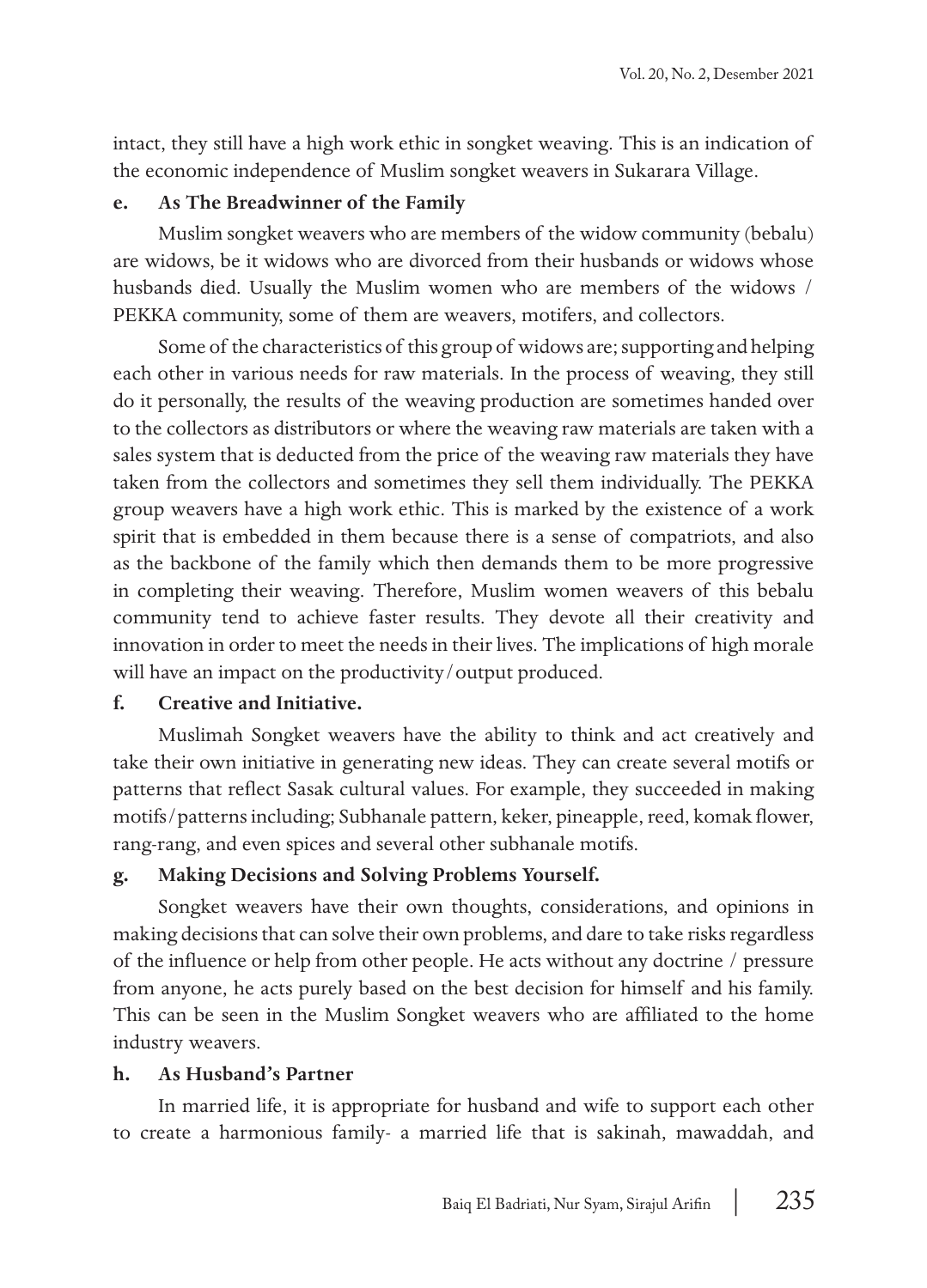warahmah. Generally, a husband always acts as the head of the family who is tasked with earning a living to meet the needs of clothing, food, and housing. In addition, the husband also plays a role as the wife's partner that is; as a loyal friend in times of joy and sorrow by always providing time to chat, talk, and spend free time with his wife.<sup>18</sup>

Apart from the husbands, wives also have very important roles such as husband's companion and to always look after and guide their children. Just like husbands, wives also act as a supportive partner for their spouses. Wives can be invited for a discussion, exchanging ideas, finding solutions and overcoming every problem together. The wife is the driving force and encouragement in the husband's progress in various affairs, both work and household matters.

Women who have been socially constructed as marginal entities, are in fact able to carry out public roles well and even support their family's economic independence. This can be seen in songket weavers community in Sukarara Village. When reflecting on the lives of women at the time of the Prophet, one can find a reality, that the existence of women cannot be subordinated in social life. This can be seen in the wife of the Prophet; Siti Khadîjah who is a successful and wealthy female entrepreneur in the city of Mecca. In addition, a woman named Rafîdhah Aslamiyyah was also listed as the manager of the first Islamic hospital and Samrâ' bint Nuhyak al-Asadiyyah was listed as a hisbah area officer who supervised trading activities in the market.<sup>19</sup>

Related to the involvement of women in the public realm, humans are actually also referred to as physical and spiritual beings because they have a variety of necessities of life such as clothing, food, shelter, etc. In order to meet these needs, of course, humans are required to always work and strive even though the purpose of work is not only oriented to physical needs.20 In principle, humans, both men and women, must be able to work to fulfill their needs both physically and spiritually. As Allah says in the Qur'an which explains:

ِ ِم َ لغ ِ يب عل ٰ ٰ ِىَل د َون إ َُّ ت ُ َون َ وَسرُ ن ِ ملؤم ُ ه َ وا ولُ ُس ُ ل ْوا َ فَسرََي َ ى اهللُ عَمَل ُك ْم َ وَر ق ِل ْ عَمُ ُ َو لْو َن ت ْم َ ت ْعَمُ كنُْ ُ اَم ِ ُك ْم ب ئ ُِّ نَب ُ ِ َ في هَدة الش ٰ َّ َو

<sup>18</sup> Dyah Prbasari Kusumaning Putri Sri Lestari, "Pembagian Peran dalam Rumah Tangga pada Pasangan Suami Istri Jawa," Jurnal Fakultas Psikologi Universitas Muhammadiyah Surakarta, (2014), 5.

<sup>19</sup> UN-Habitat, Muslim Women and Property, dalam Islam, Land and Property Research Series, (Nairobi: UN-Habitat, 2005), h, 12

<sup>20</sup> Faqih, Aunur Rohim, Bimbingan dan Konseling dalam Islam (Yogyakarta: UII Press, 2001), 116.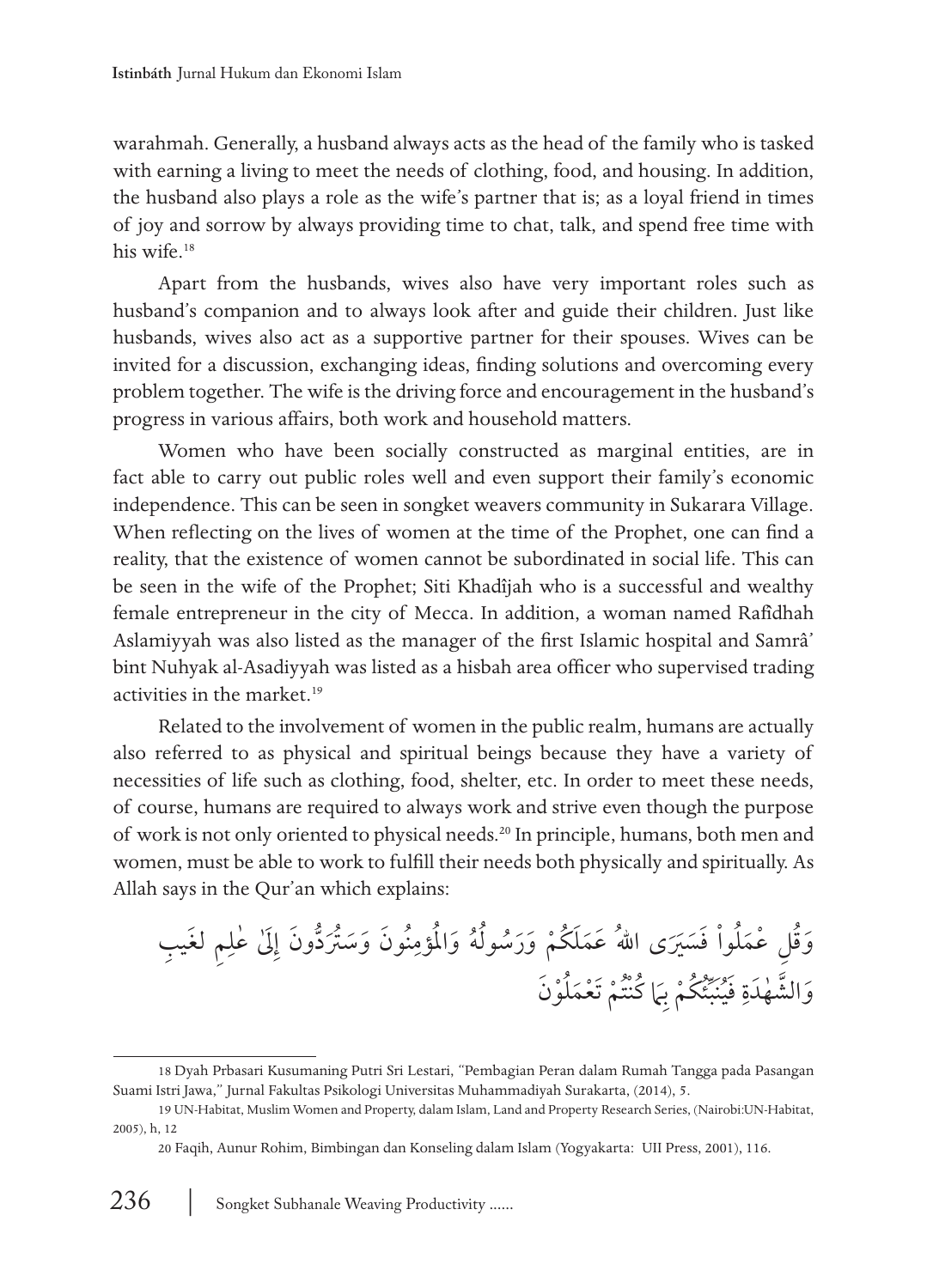*105. And say, "Do [as you will], for Allah will see your deeds, and [so, will] His Messenger and the believers. And you will be returned to the Knower of the unseen and the witnessed, and He will inform you of what you used to do."<sup>21</sup>*

The verse above explains that believers are always required to be able to work in order to be able to improve their living standard because believers have very diverse needs such as primary, secondary, and tertiary needs. In the world of work, one's character or characteristics can always be seen as part of the spirit or work ethic that can be assessed by the community, leaders, or fellow co-workers at work.<sup>22</sup>

In one hadith, it is explained how the importance of independence, especially in the economic sector, regardless of whether male or female, the most important thing is the ability, expertise and perseverance in carrying out certain professions as in the following narration:

حَدَّثَنَا إِبْرَاهِيمُ بْنُ مُوسَى أَخْبَرَنَا عِيسَى بْنُ يُونْسَ عَنْ ثَوْرٍ عَنْ خَالِدِ بْنِ مَعْدَانَ ِ ا ؘ<br>ۣ │<br>│ َّ عَنْ الْمِقْدَامِ رَضِيَ اللهُ عَنْهُ عَنْ رَسُولِ اللهِ صَلَّى اللهُ عَلَيْهِ وَسَلَّمَ قَالَ مَا أَكَلَ أَحَدٌ قَطُّ ؚ<u>ؙ</u> ٌ ຺ ֺ֧֦֧֦֧֦֧֦֝ ِ خَيْرًا مِنْ أَنْ يَأْكُلَ مِنْ عَمَلِ يَدِهِ وَإِنَّ نَبِيَّ اللهِ دَاوُدَ عَلَيْهِ السَّلَام كَانَ يَأْكُلُ مِنْ عَمَلِ ِ ै।<br>। َِّ ِ ِ **U** ِ ِ يَدِهِ ط<mark>َعَ</mark>امًا معدَان **U** 

*Artinya : Telah menceritakan kepada kami Ibrahim bin Musa telah mengabarkan kepada kami 'Isa bin Yunus dari Tsaur dari Khalid bersabda, Ma'dan dari Al Miqdam Radhiallahu'anhu dari Rasulullah "Tidak ada seorang yang memakan satu makanan pun yang lebih baik dari makanan hasil usaha tangannya sendiri. Dan sesungguhnya Nabi Allah Daud 'Alaihissalam memakan makanan dari hasil usahanya sendiri.<sup>23</sup>*

In this hadith we are given an example from Prophet Daud Alaihissalam who works in order to feed himself, another examples comes from the Prophet Muhammad SAW where he gives the best explanation on the importance of independence for both man and woman. It can be emphasized again that this hadith recommends to Muslims man and woman to work and that sustenance should come from their own efforts and the virtue of working alone. As mentioned in the hadith, Prophet Daud is known to be a caliph, as a result it will be easy for him to get sustenance and wealth from other people but it does not make him sit idly. However, with this virtue he keeps on working and make a living on his own. In addition, the lesson

<sup>21</sup>Al-Qur'an dan Terjemahannya, Wakaf dari dua pelayan Tanah Suci Raja Abdullah Bin Adul Aziz Sa'ud, 277.

<sup>22</sup> Hamzah Ya'qub, "Etos Kerja Islami" ( Jakarta: CV Pedoman Ilmu Jaya, 1992), 14.

<sup>23</sup> Al-Imam Al-Bukhari, Shahih Al-Bukhari (Beirut, Dar Ibnu Katsir, 2002) No.1930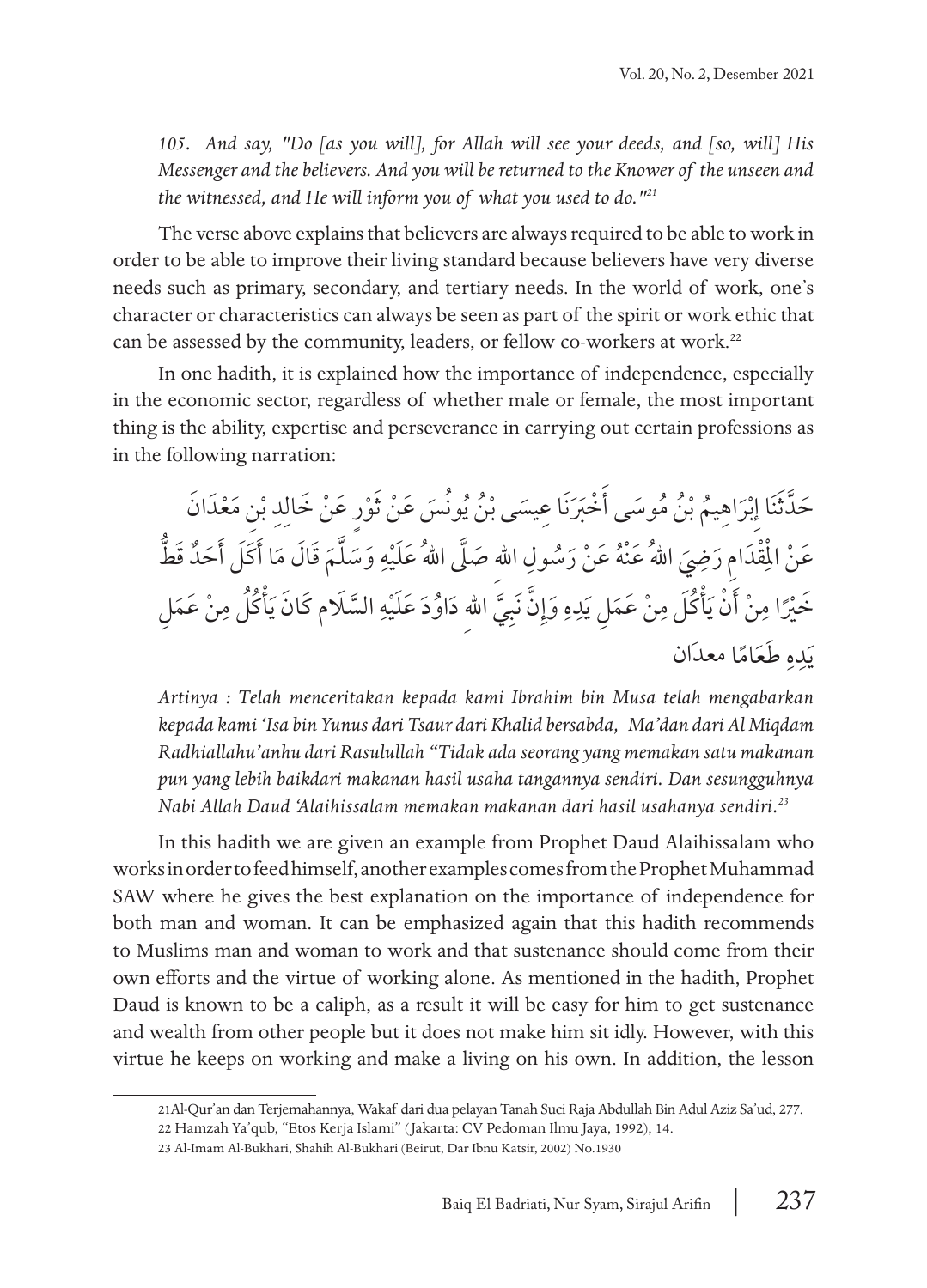that can be learned from the story is that the attitude of tawakkal shouldn't hinder someone to still working for themselves and that is the real implication of the nature of Tawakal.

Likewise, in many narrations, it is told how independence and the role of women are not only in the household, but also in the social, political and economic spheres. The wife of the Prophet who accompanied him for about 24 years was a successful trader until he was known as the richest person in the era of ignorance so that he was not only an ordinary trader but more like a big investor, therefore, the Prophet Muhammad collaborated with Khadijah, the Prophet as the business running and Siti Khadijah as the financer.<sup>24</sup>

From the history above, the woman who played the most role in her struggle was a big trader, Besides the wife of of the Prophet, Siti Khadijah was also a friend who helped the Prophet especialy from th financial standpoint, and the Prophet supported what Siti Khadijah did by becoming a trader until the end of his life. there is never a history that explains that the Prophet forbade or limited his wife's activities as a trader and financier

Therefore, the issues about man or woman's roles in Islam have been long explained before. Islam allows anyone especially women to work and make their own living as long as they still fulfilling their primary roles as an obedient wife to their husband.

# **D. CONCLUSION**

Based on the results of data presentation, analysis and findings described in the chapter above, researchers can formulate conclusions for this study. The conclusions formulated are based on the focus of the research study, namely:

The productivity of Muslim songket weavers in Sukarara in carrying out their profession as songket weavers is very high. This is illustrated through several indicators, namely: increasing the results achieved, the ability to do work, morale, self-development, quality, efficiency, and effectiveness.

The implications of work ethic and productivity for the economic independence of Muslim songket weavers in Sukarara have been realized through several indicators, namely: working capitalists, breadwinners / family breadwinners, having confidence in business, able to manage finances, mentally prepared for financial disturbances, creative and initiative, and partners husband / mutual synergy

<sup>24</sup> Shafiyyurrahman, al-Mubarakfuri, al-Rahiq al-Makhtum, (Beirut, Dar al-Hilal, 1422 H) hal. 50-51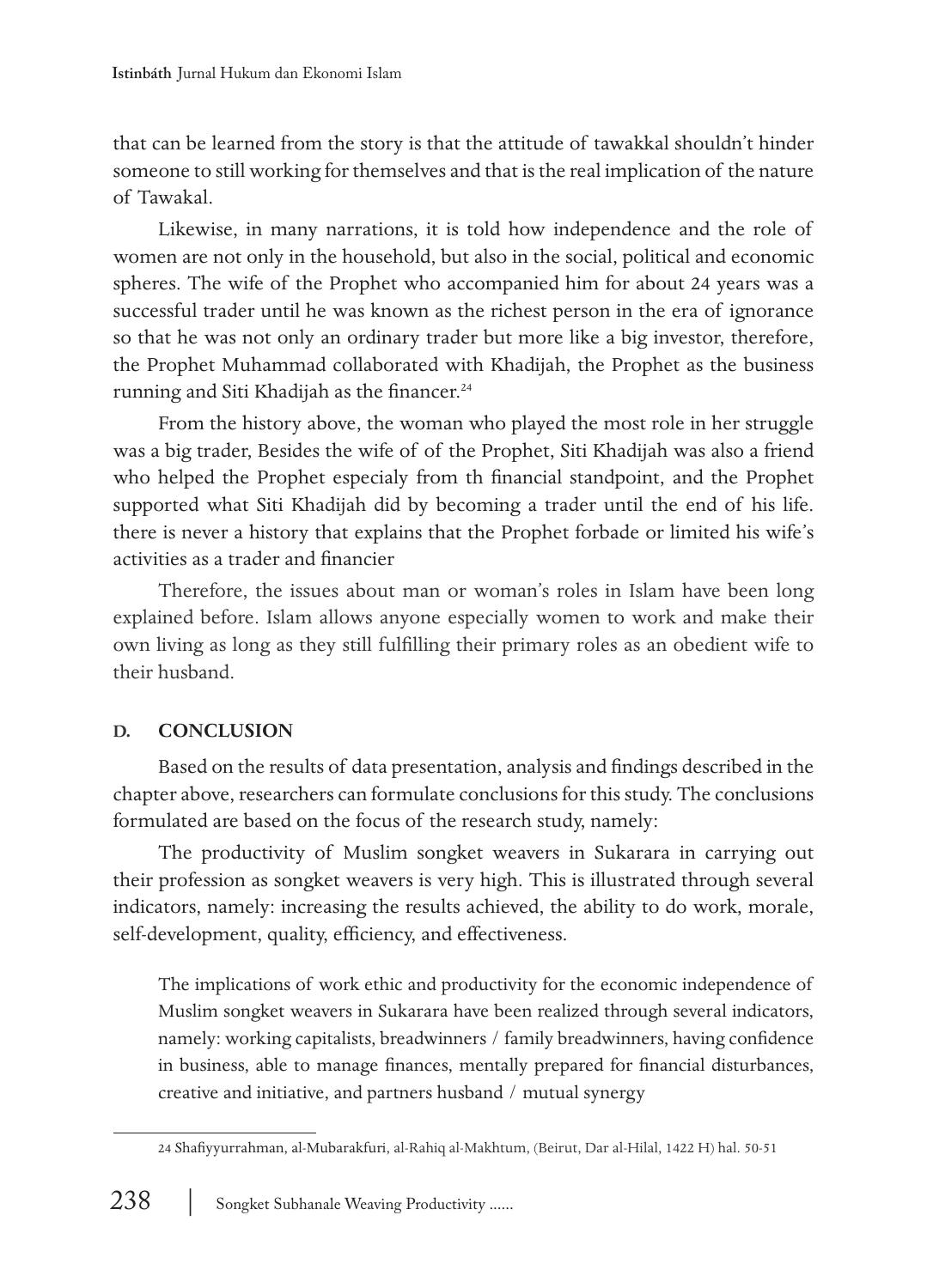#### **BIBLIOGRAPHY**

- Al-Imam Al-Bukhari, Shahih Al-Bukhari, Beirut, Dar Ibnu Katsir, 2002, No.1930 Shafiyyurrahman, al-Mubarakfuri, al-Rahiq al-Makhtum, (Beirut, Dar al-Hilal, 1422 H
- Al-Qur'an dan Terjemahannya, Wakaf dari dua pelayan Tanah Suci Raja Abdullah Bin Adul Aziz Sa'ud, 277.
- Anne Marie Goetz, 'Gender Justice Citizenship and Entitlement, dalam Maitrayee Mukhopadhyay and Navsharan Singh (ed)., Gender Justice Citizenship and Development (New Delhi, International Development Research Centre; 2007).
- Dyah Prbasari Kusumaning Putri Sri Lestari, "Pembagian Peran dalam Rumah Tangga pada Pasangan Suami Istri Jawa," Jurnal Fakultas Psikologi Universitas Muhammadiyah Surakarta, (2014), 5.
- Elizabeth Washbrook, "Explaining the Gender Division of Labour: The Role of the Gender Wage Gap," n.d., 89
- .Elizabeth Martyn, The Women's Movement in the Post Colonial Indonesia, (New York, Routledge; 2005).
- Euis Amalia, Revitalisasi Makna Perjuangan Perempuan Untuk Ketahanan Ekonomi Keluarga dalam Menghadapi Covid-19. Artikel Perempuan dan Ekonomi, UIN Syarif Hidayatullah Jakarta, April 2020, 2.
- Faqih, Aunur Rohim, Bimbingan dan Konseling dalam Islam, Yogyakarta: UII Press, 2001
- Fattah Hanurawan, Metode Penelitian Kualitatif Untuk Ilmu Psikologi, Jakarta: Raja Grafindo Persada. 2016
- Hamzah Ya'qub, "Etos Kerja Islami", Jakarta: CV Pedoman Ilmu Jaya, 1992
- Haris Herdiansyah, Metodologi Pnelitian Kualitatif
- Husaini Usman dan Purnomo Setiady Akbar, Metodologi Penelitian Sosial
- Irving H. Siegel, Work ethic and productivity. The work ethic A critical analysis, 1983 Amanda Ellis, Gender and Economic Growth in Tanzania, (Washington, World Bank; 2007).
- Janet Henshall Momsen, Gender and development, (London, Rotledge; 2004)

Moleong, Mentodologi Penelitian Kualitatif